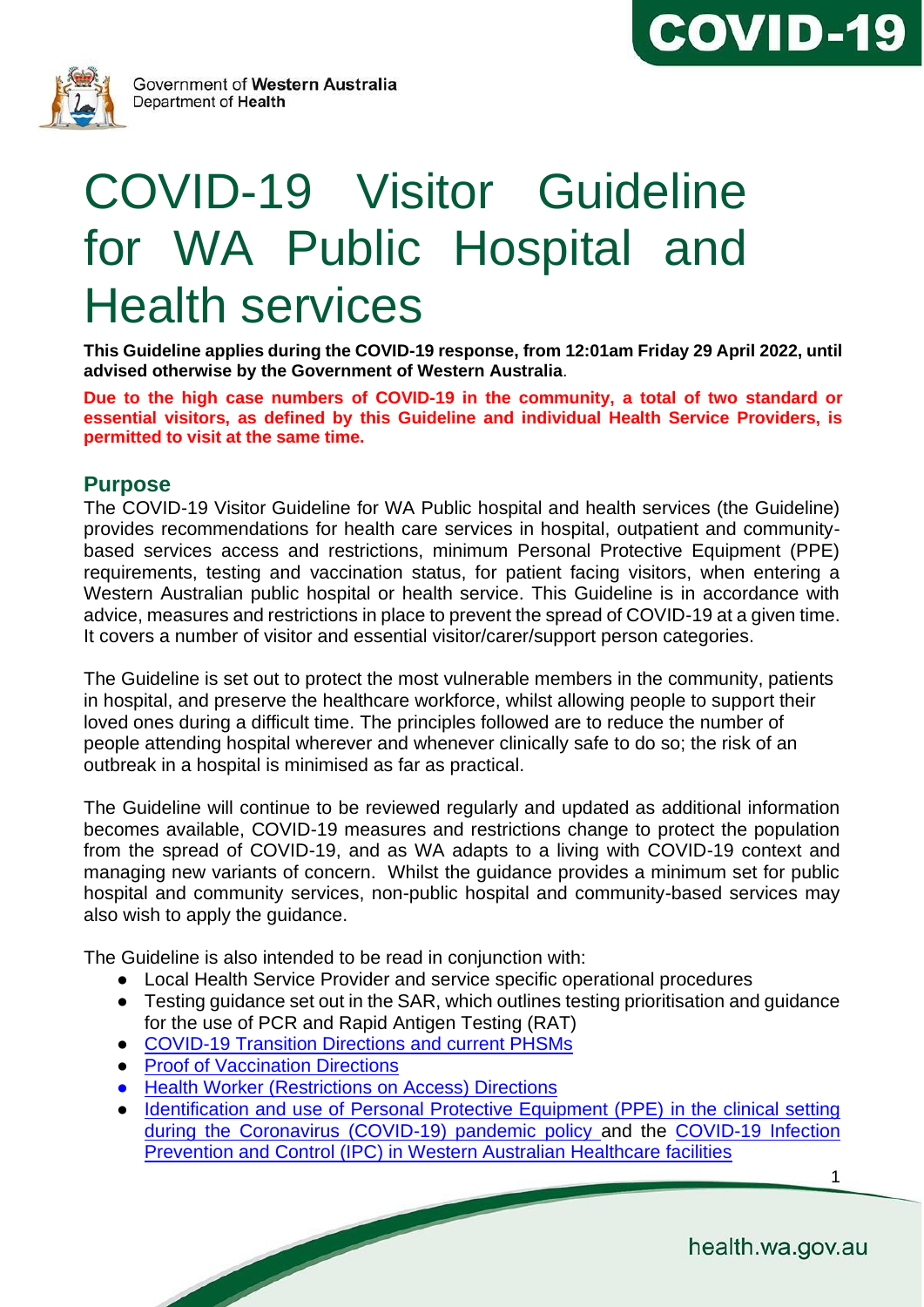

● Public health and safety measures, including wearing of masks, where they apply to hospital settings.

## **Definitions**

For the purpose of the Guideline, a **visitor** includes the following visitor categories:

- **Family member or friend of a patient**
- **Ad hoc visitor** including an ad hoc volunteer, ad hoc tradesperson or delivery driver that provides services or goods on an ad hoc basis (no more than once per week)
- **In-reach service providers or contractors** not employed or otherwise engaged by the care facility (e.g., pastoral care worker or a patient's personal clergy person). Note contractors such as maintenance, infrastructure or other suppliers employed or otherwise contracted by the care facility are not included in this category.

**Essential visitor/carer\*** (defined as Essential Visitor (EV) from this point forward) are permitted to visit some patients when other visitors are not because it is recognised that their presence has a positive impact on the clinical care and outcomes for that individual patient. In addition to carers\*, EV includes the following:

- Nominated labour support person
- Nominated parent/guardian/carer\* of an admitted child (including a neonate/start of life)
- Nominated guardian/carer\* for a patient living with a disability
- Support person who is visiting due to critical illness or end-of-life care (includes spouses, partners and other significant others)
- One accompanying visitor into the Emergency Department
- Up to two visitors per patient in an emergency circumstance (not all emergency department presentations)
- Designated guardian\*\* attending an outpatient, home or community-based appointment

\*The Western Australian Carers Recognition Act 2004 defines a carer as a person who provides ongoing care, support and assistance to a person with disability, a chronic illness (which includes mental illness) or who is frail, without receiving a salary or wage for the care they provide.

\*\*Note that designated guardians must be the same person each day. In circumstances where the designated person is unable to attend, an alternative person can be designated in agreement with staff.

**Other Statutory Personnel and other Approved Personnel** must adhere to screening and risk assessment requirements to enter the hospital and in some instances may be required to wear additional PPE.

● **Mental Health Advocates** are not considered visitors and have a statutory right to access mental health units under the *Mental Health Act 2014*. Under the Mental Health Act, Advocates have a right to enter to support anyone being held under the Act. Such personnel must adhere to screening and risk assessment requirements on entry to the hospital. This should include appropriate cultural considerations.

**COVID-19**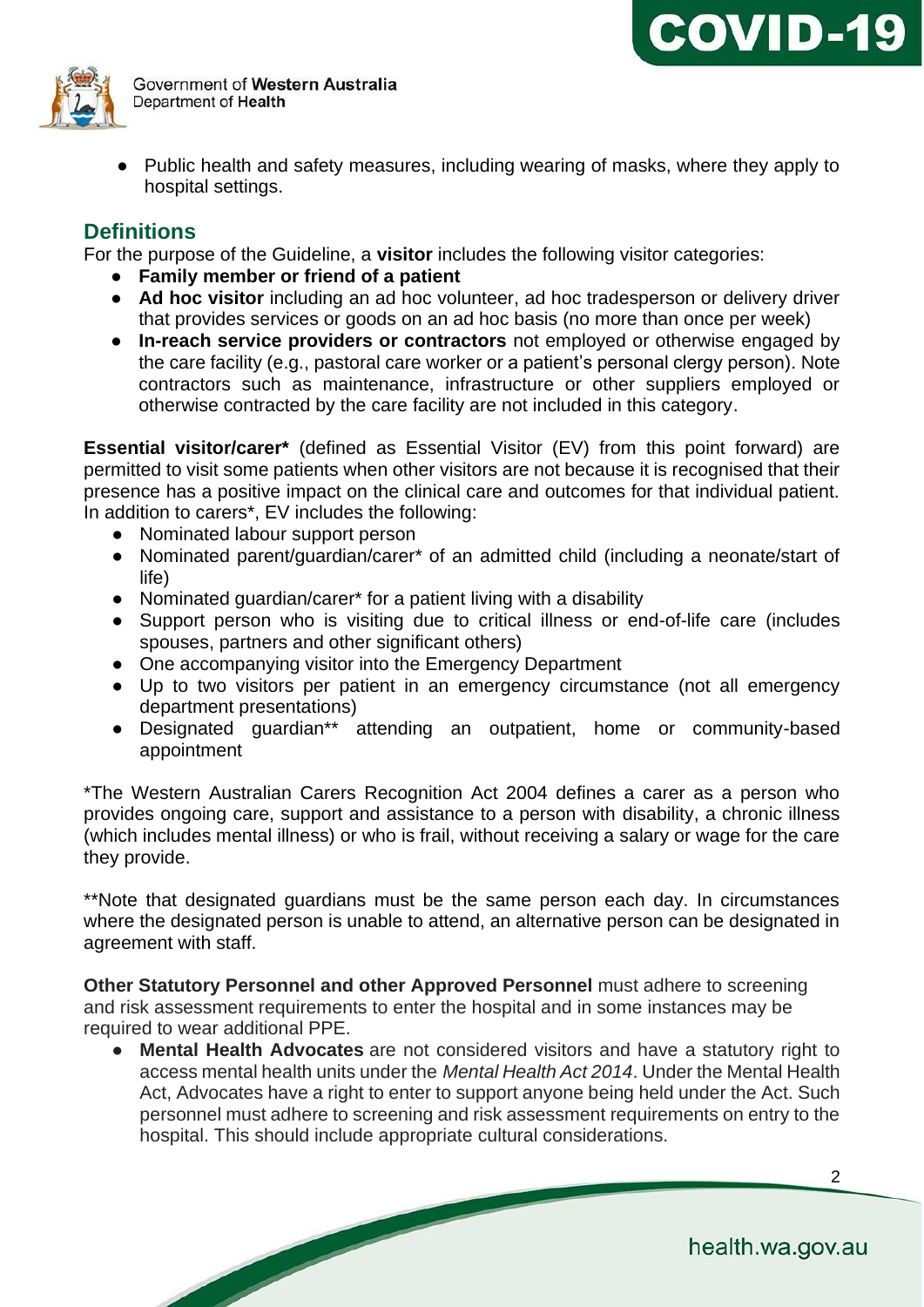



- **Other Statutory Personnel** are not considered visitors and include for example:
	- o public advocates who either advocate in regard to the need for a guardianship order at the State Administrative Tribunal (Investigator Advocates) or make decisions about treatment or where a person will live (Guardians). The appointment of a guardian and/or administrator represents the removal of the person's right to make their own decisions – and it is important that wherever possible the views and wishes of the person are sought prior to a Tribunal hearing, and prior to the making of a significant decision; or
	- o Australian Electoral Commission staff performing functions under the State or Federal electoral commission legislation.
- **Other Approved Personnel** (who do not have a statutory function) may also be required to attend to patients to undertake special, time critical activities and functions such as legal, safety, industrial relations and emergency functions. Approved personnel must be approved by the 'owner, operator or person otherwise apparently in charge of the hospital' (Usually the Chief Executive or their delegate).

For the purpose of the Guideline, other Health Care Worker and Health Support Workers are also out of scope. Refer to additional definitions set out in **Appendix Four**.

Where possible, **children are discouraged from visiting patients.**

### **Visiting Hours and numbers for visitors**

**All patients are allowed up to two visitors at any one time during visiting hours. The two visitors could be standard or essential visitors. Essential visitors can remain with the patient outside of standard visiting hours.**

Standard visiting times and durations are consistent across all Public Hospitals. The standard visiting times are:

- $1000 1200*$
- $1700 1900$
- **Seven** days per week.

These standard visiting hours do not apply to some EVs, or any mental health advocates or other statutory personnel. Numbers of EVs per patient for different contexts are outlined below in the 'Visitation arrangements for essential visitors' section, and appendix three.

**Appendix Three** includes arrangements for visitor hours in other settings such as emergency departments, outpatient, maternity, and other non-inpatient settings.

\*In some essential situations, clinical judgement may allow a visitor to stay on in an EV capacity (i.e., as patient support) if they are helping feed a patient over lunch time.

#### **Visitors' (including EV) responsibilities when entering a public hospital**

- All visitors are required to show proof of vaccination
- All visitors are expected to undertake screening and risk assessment prior to entry to a hospital and provide current, truthful answers (refer to example in **Appendix One**)

health.wa.gov.au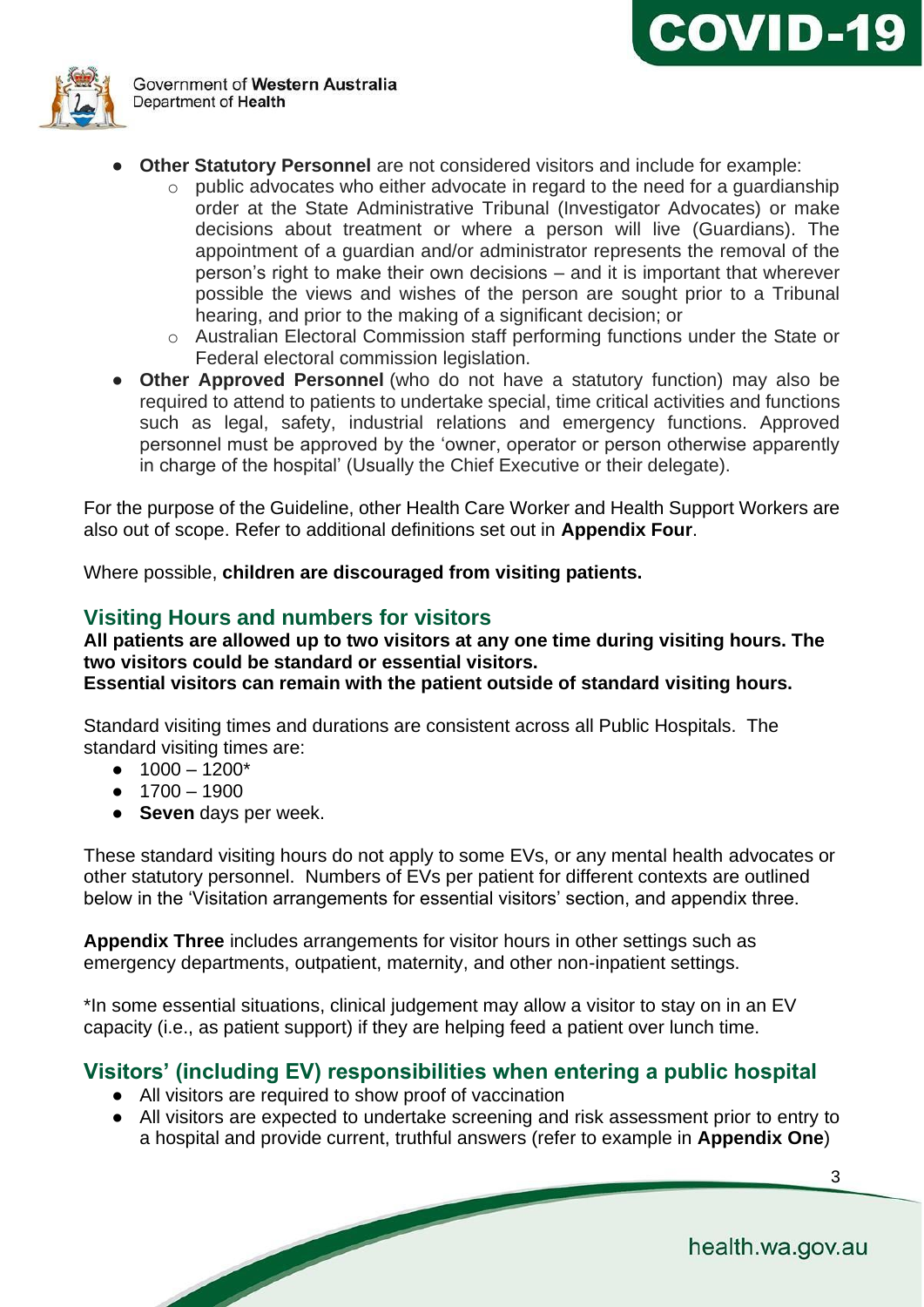

- Visitors reminded of the serious risks to patients, vulnerable people and workforce of not disclosing any symptoms or risk factors they have experienced in the past 14 days
- Based on responses to these questions, visitors may or may not enter the hospital. However, an exemptions process is in place and should be considered
- Recommendations for access, testing, vaccination status and PPE are set out in **Appendix Two**. Any visitor that does not comply with screening may be required to leave the hospital immediately
- All visitors, are expected to register their visit via the ServiceWA or SafeWA app/QR code or manual registers
- All visitors must follow local hospital guidance and direction, including compliance with any site or service-specific limitations in place for visitor hours and numbers of visitors to each patient
- All visitors, are expected to keep patients safe by maintaining good personal hygiene and physical distancing where possible including:
	- o Washing hands often with soap and water or using an alcohol-based hand rub
	- o Covering coughs and sneezes with a tissue or coughing into an inner elbow
	- o Using safe physical distancing between each other
	- o Follow site-specific guidance on the number of visitors and visiting hours provided by individual hospitals
- Visitors should follow local hospital guidance in relation to any testing requirements before visiting a patient
- In line with aggression and violence policies, aggressive and abusive behaviour is neither warranted nor tolerated and may also preclude entry.

## **Additional visitation arrangements for essential visitors**

It is recognised that the presence of some EVs has a significant impact on clinical care and outcomes for a patient. To protect the population, including hospital staff, from the spread of COVID-19, the following guidance applies for EVs, in addition to the responsibilities stepped out above.

A case-by-case risk assessment and visitor approval process will be undertaken for these situations, and includes:

- Adherence to screening and risk assessment requirements on entry to the hospital/service, including clinical and epidemiological risk factor screening (**Appendix One**)
- All EVs are to be managed in conjunction with the treating medical and IPC teams
- Adherence to local hospital and service quidance and direction

 $\overline{\phantom{a}}$ 

● Pre-nomination during admissions/pre-admissions processes, where possible.

Specific examples of exemptions for essential visitation outside of standard visiting hours include:

- Maternity patients may have one support person present during and immediately following birth, and/or for critical decisions regarding care. During standard visiting hours, may have visits from a maximum of two other visitors, but no more than one at the same time as the EV
- Neonatal/start of life patients, may have one EV present 24/7. During standard

**COVID-19**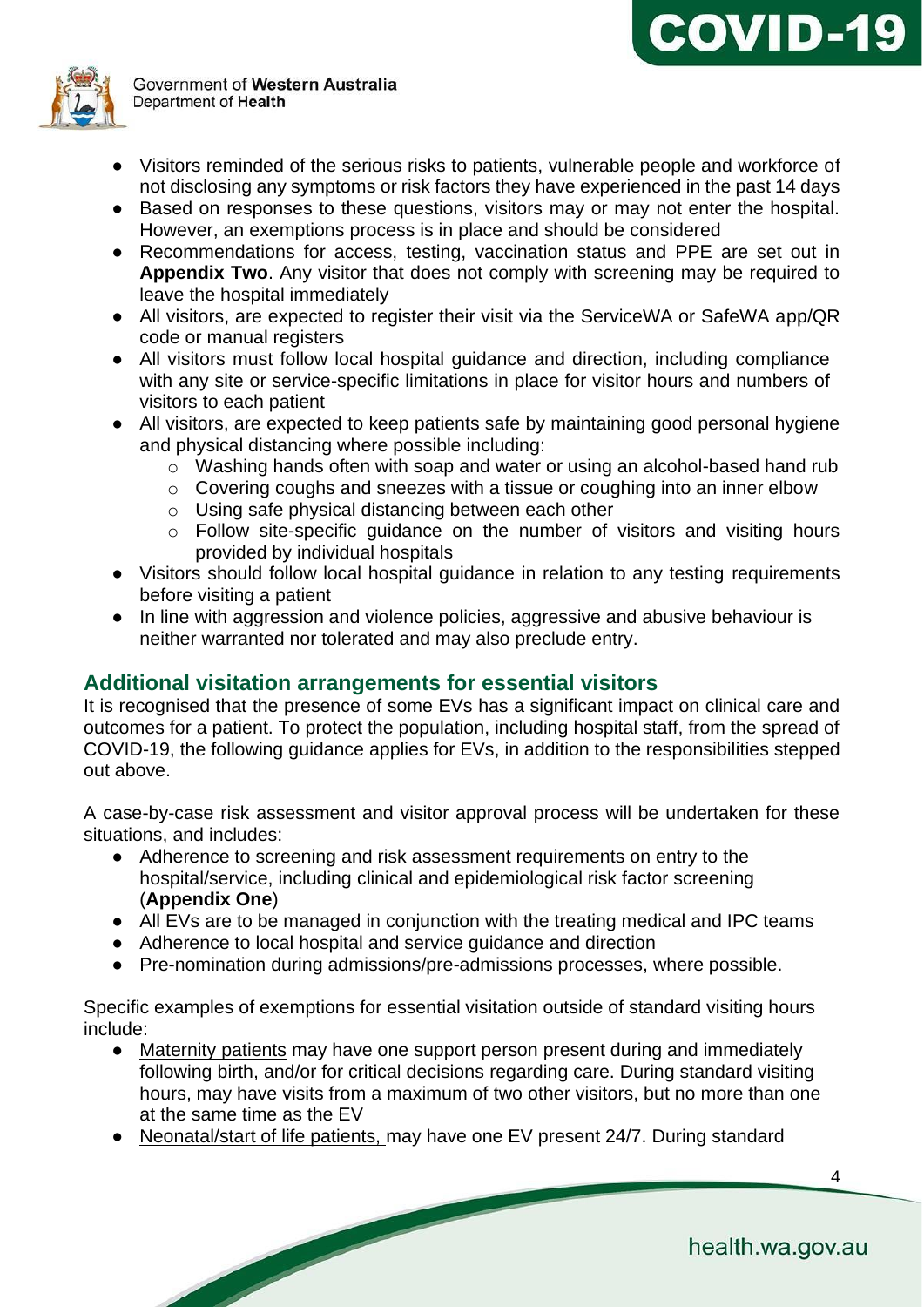



visiting hours, may have visits from a maximum of two other visitors, but no more than one at the same time as the EV

- Children may have one EV present 24/7. During standard visiting hours, may have visits from a maximum of two other visitors, but no more than one at the same time as the EV
- Patients with a disability may have one EV present 24/7. During standard visiting hours, may have visits from a maximum of two other visitors, but no more than one at the same time as the EV
- One accompanying visitor into the Emergency Department
- A maximum of two visitors per patient may be approved to visit in an emergency situation as agreed by staff based on the individual's clinical situation (noting not all emergency department presentations are emergency situations)
- Critically ill/end of life patients may have one support person present 24/7 as agreed by staff on a case by case basis. During standard visiting hours, may have visits from a maximum of two other visitors. On compassionate grounds and on a case by case basis the EV and other visitors may be approved to visit at the same time.

### **Exceptional circumstances to visitor restrictions**

There may be exceptional circumstances in which the application of this Visitor Guideline should be considered.

#### **Unvaccinated, visitor exemption**

This may include unvaccinated or partially vaccinated visitors undertaking short, controlled, ushered visits in emergency/end of life situations, and/or for appropriate maternity or parent/guardian access. The following applies to the unvaccinated exempt visitors:

- Recommend visitor undertakes a supervised RAT test every visit, unless person has proof of negative PCR within last 24 hours\*
- Visitors to be instructed on donning a surgical mask.
- May be met at the hospital entrance and escorted to the patient room at the discretion of the Local Health Service Provider and service specific operational procedures. Site specific procedures will provide direction, particularly for when visiting patients in shared or open wards Not visit other patients or common areas within the hospital such cafeterias.

Note that the above apply for unvaccinated visitors with and without valid vaccination exemptions because they relate to a public health response aimed at minimising the risk of spread of COVID-19 and protecting the vulnerable, patients and healthcare workforce.

\*If a person refuses a RAT but has proof of recent COVID-19 infection, follow the guidance below for recent COVID-19 infections.

#### **Mask exemptions and unvaccinated visitors with mask exemptions**

The following steps should be undertaken for scenarios where there is a visitor with a mask exemption, especially if they are also unvaccinated:

• Check the mask exemption validity. The exemption needs to come from their regular GP/specialist and online interstate approvals will generally not be accepted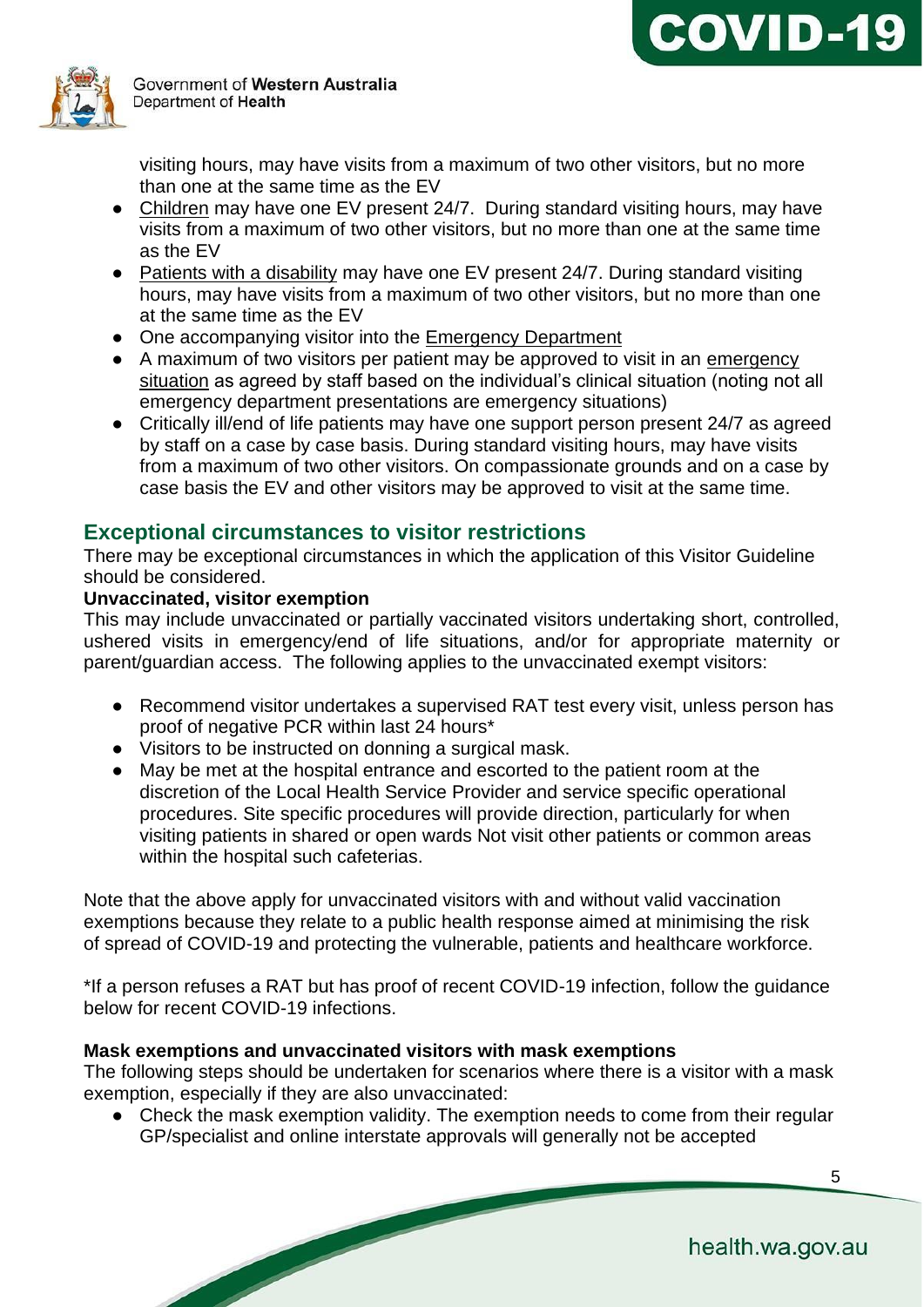



- Offer and give a shield/visor for person to wear if possible
- Recommend visitor undertakes a supervised RAT test every visit, unless person has proof of negative PCR within last 24 hours\*
- Assume all other standard measures in place as per any unvaccinated visitor i.e. passes entry questionnaire for clinical and epidemiological risk factors, hand hygiene before entry, may escort to and from room, no others in lift, patient to be moved to single room, if not already with door closed if possible
- If available, could also consider an air purifier with HEPA filter in that room
- Visitor to physically distance from staff as much as possible, visitor not to leave room apart from bathroom stops, not to visit catering facilities and communal areas for meals
- Where possible pre-arrange visiting times
- Time limitations to be considered on a case by case basis and at discretion of the hospital.

\*If a person refuses a RAT but has proof of recent COVID-19 infection, follow the guidance below for recent COVID-19 infections.

#### **Unvaccinated visitors residing in hospital accommodation**

For unvaccinated visitors residing in hospital accommodation, it is recommended undergoing a RAT test every second day in addition to regular screening for clinical and epidemiological risk factors.

#### **Visitation for recovered/recent cases:**

- Continue current testing regimens as per the SAR
- Only screen those visitors for past COVID-19 infection, who don't pass existing screening questions because they are unvaccinated, have a mask exemption or are refusing a RAT. For these visitors the following applies:
	- o Unvaccinated visitors who have a negative RAT result, are able to show evidence of being released from isolation within 12 weeks, may visit the patient unsupervised, with normal mask precautions.
	- o Visitors who are mask exempt (vaccinated or unvaccinated) but are able to show evidence of being released from isolation within 12 weeks, may have restricted visits.
	- o Visitors who refuse a RAT (including vaccinated, unvaccinated and mask exempt) but are able to show evidence of being released from isolation within 12 weeks, may have restricted visits.
- Unvaccinated and mask exempt visitors can provide a date stamped photograph of a positive RAT test or SMS (proof of positive PCR) on presentation to hospital to show they have previously had COVID-19 in the past 12 weeks

#### **COVID-19 positive or probable COVID-19 visitor exemption for end of life patient**

On extreme, exceptional circumstances, permission may be sought from the Health Service CE (or rostered on delegate) to approve a short, ushered visit on compassionate grounds for a confirmed or probable COVID-19 case to visit a person at end of life. This will be subject to risk assessments to the health service site, workforce and individual circumstances.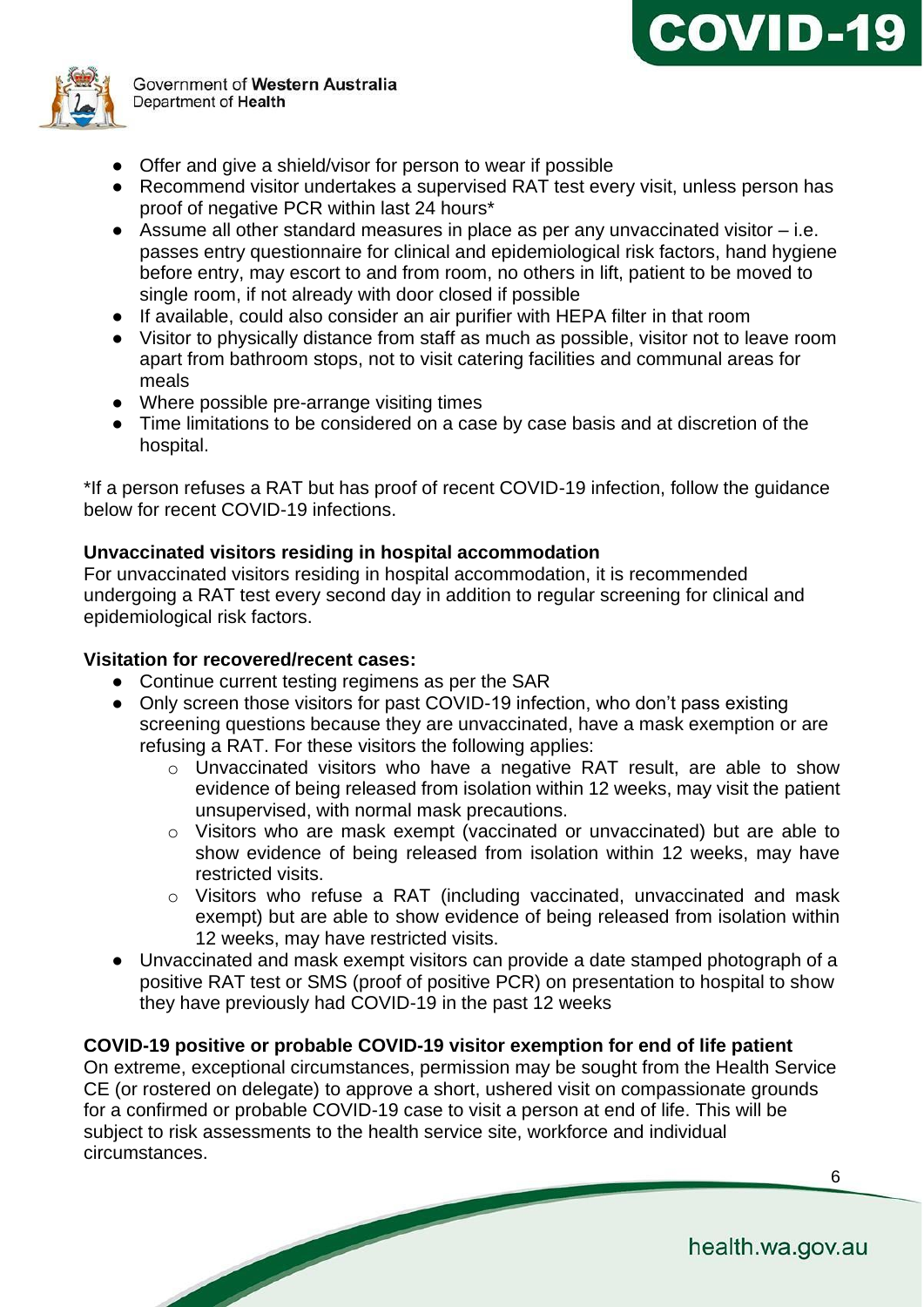



Positive Visitors will not be approved for visits for any other reason, including as birth support partners.

## **Visitation to a confirmed or probable COVID-19 case**

To protect the population, including hospital staff, from the spread of COVID-19, the following guidance applies to visiting inpatients with confirmed or probable COVID-19 diagnosis, and is subject to a case-by-case risk assessment and visitor approval process:

- Visitors are to be managed on a case-by-case basis in conjunction with the treating medical and Infection Prevention and Control (IPC) teams
- The decision to allow visitors should be based on a risk assessment of patient condition and visitor risk
- All visitors are to be instructed on donning and doffing PPE that should include a surgical mask, protective eyewear and gloves, if required.

## **Staying socially connected in hospital**

Where possible, staff should discuss and support alternative means of communication for people who would otherwise visits patients, such as virtual communications including phone and video communication.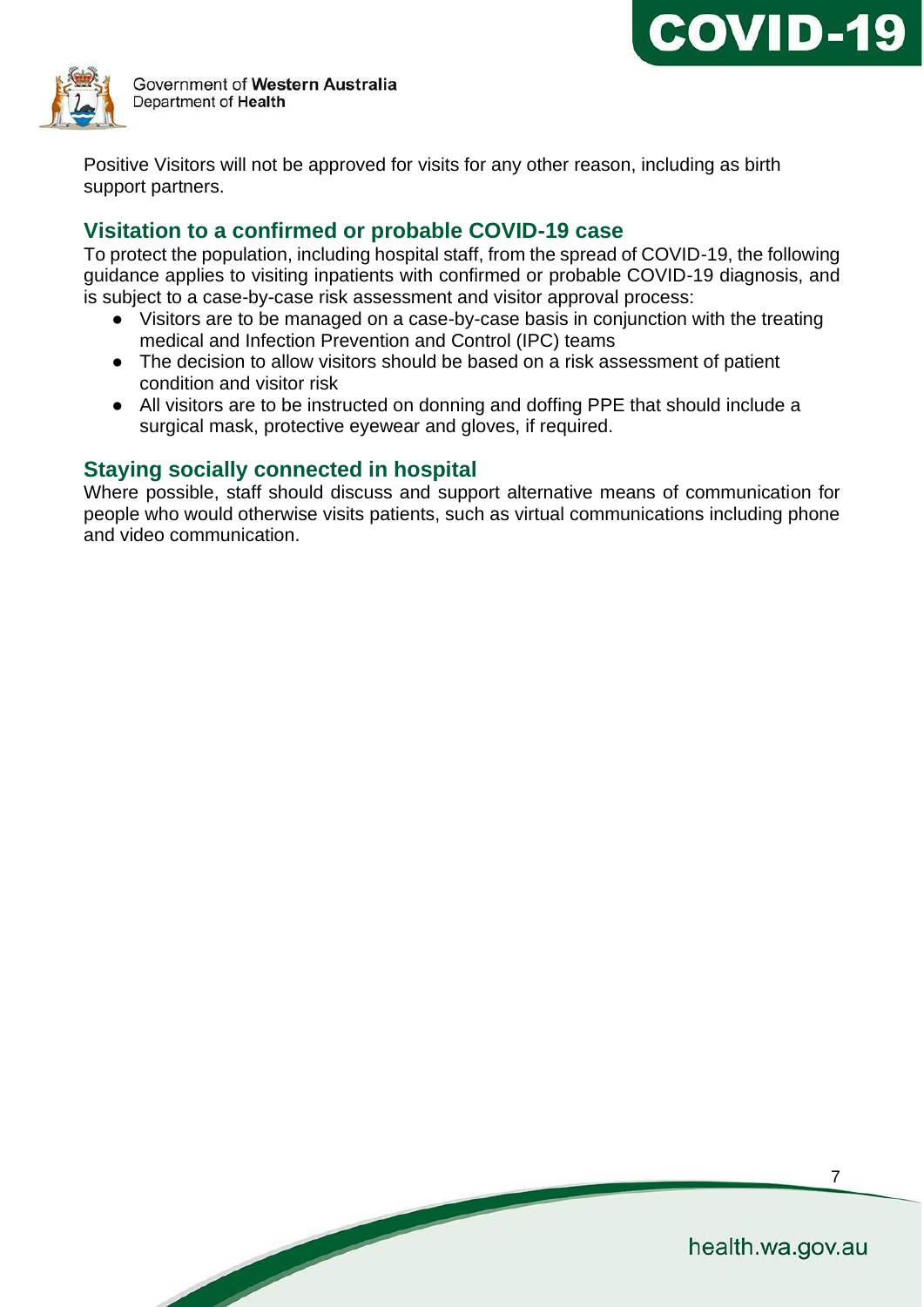



## **APPENDIX ONE: COVID-19 Clinical and Epidemiological Screening Tool**

#### **The below set of questions should form the basis of a clinical and epidemiological screening tool**

Questions may include if you have:

- ◆ a current diagnosis of COVID-19 or probable COVID-19 (non-negative Rapid Antigen Test result)
- $\blacktriangleright$  a fever or a cold or flu-like illness, including symptoms such as sore throat, cough, fatigue, runny nose, loss of taste and smell and/or difficulty breathing
- $\blacktriangleright$  have recently experienced, or are currently experiencing any new gastroenteritis like symptoms (vomiting and/or diarrhoea)
- ◆ been in contact with a confirmed or probable case of COVID-19
- ✔Currently required to self-isolate due to being identified as a symptomatic close contact of a confirmed COVID-19 case
- ◆ been tested for COVID-19 and are awaiting results
- ◆ been Vaccinated against COVID-19

**South Company** 

 $\blacktriangleright$  have met any testing requirements as recommended by current testing quidance and the local site for visitors.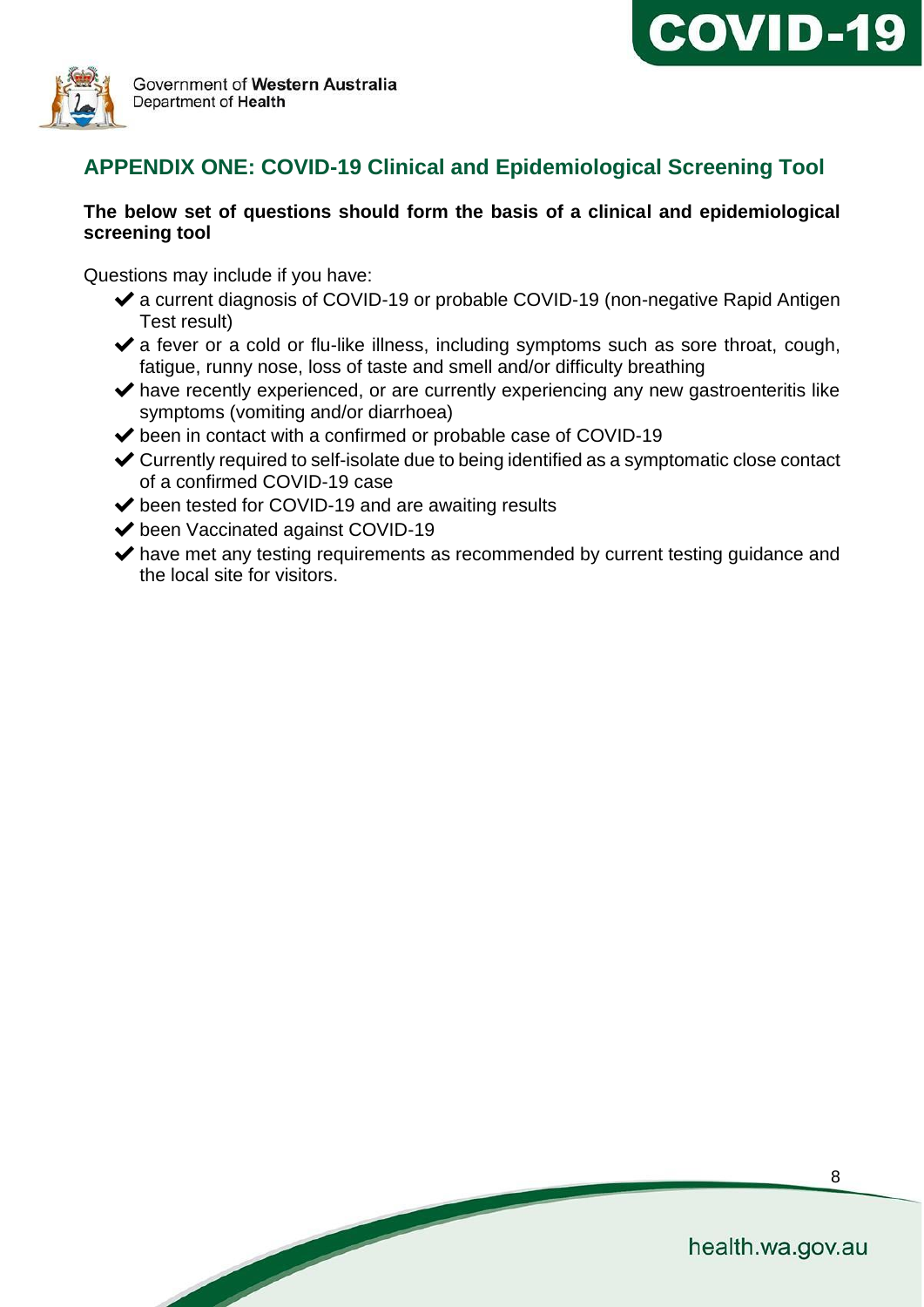| <b>SAR ALERT LEVEL</b><br><b>SAR RESPONSE</b>                                                                  | <b>Green: COVID-19 READY</b><br>Nil to very limited and stable case<br>numbers in community<br><b>Satisfactory vaccination rates</b><br>and testing capacity<br><b>HSPs/services ensuring</b><br>preparedness to respond. Usual<br>baseline public health<br>precautions. HSPs/ services<br>enacting early precautions | <b>Amber: COVID-19 ALERT</b><br><b>Disease in community with</b><br>growing spread and risk<br><b>Concerns over vaccination rates</b><br>and/or testing capacity<br><b>HSPs/services enacting early</b><br>precautions and on standby to<br>respond to growing service risks                          | <b>Red: WIDESPREAD</b><br><b>TRANSMISSION</b><br><b>Increasing and high rates of</b><br>community transmission of<br><b>COVID-19</b><br><b>HSPs/services acting to reduce</b><br>impacts as much as possible and<br>maintain resilience of services                                                                                                                                                                                                           | <b>Black: SYSTEM AT</b><br><b>CAPACITY</b><br>Service demand exceeds COVID-<br>19 service response capacity<br><b>HSPs/services working together</b><br>as one system to prioritise most<br>critical care and create capacity                                                                                                                                                                                                                                 |
|----------------------------------------------------------------------------------------------------------------|------------------------------------------------------------------------------------------------------------------------------------------------------------------------------------------------------------------------------------------------------------------------------------------------------------------------|-------------------------------------------------------------------------------------------------------------------------------------------------------------------------------------------------------------------------------------------------------------------------------------------------------|---------------------------------------------------------------------------------------------------------------------------------------------------------------------------------------------------------------------------------------------------------------------------------------------------------------------------------------------------------------------------------------------------------------------------------------------------------------|---------------------------------------------------------------------------------------------------------------------------------------------------------------------------------------------------------------------------------------------------------------------------------------------------------------------------------------------------------------------------------------------------------------------------------------------------------------|
| Visitors (standard) – i.e. Family and friends (not including essential visitors/carers or approved exemptions) |                                                                                                                                                                                                                                                                                                                        |                                                                                                                                                                                                                                                                                                       |                                                                                                                                                                                                                                                                                                                                                                                                                                                               |                                                                                                                                                                                                                                                                                                                                                                                                                                                               |
| <b>Access restrictions</b>                                                                                     | All visitors who are deemed<br>$\bullet$<br>to be low risk through pre-<br>attendance screening and<br>risk assessment may enter<br>the hospital<br>Must register attendance via<br>Service WA or Safe WA<br>app, or manual register                                                                                   | All visitors who are deemed<br>to be low risk through pre-<br>attendance screening and<br>risk assessment may enter<br>the hospital<br>Limitations on visitor hours<br>and numbers of visitors to<br>each patient<br>Must register attendance via<br>Service WA or Safe WA<br>app, or manual register | All visitors who are deemed<br>$\bullet$<br>to be low risk through pre-<br>attendance screening and<br>risk assessment may enter<br>the hospital<br>Limitations on visitor hours<br>$\bullet$<br>and numbers of visitors to<br>each patient<br>Must register attendance via<br>$\bullet$<br>Service WA or Safe WA<br>app, or manual register<br><b>NO COVID positive</b><br>$\bullet$<br>visitors approved unless<br>for end of life<br>compassionate reasons | All visitors who are deemed<br>$\bullet$<br>to be low risk through pre-<br>attendance screening and<br>risk assessment may enter<br>the hospital<br>Limitations on visitor hours<br>$\bullet$<br>and numbers of visitors to<br>each patient<br>Must register attendance via<br>$\bullet$<br>Service WA or Safe WA<br>app, or manual register<br><b>NO COVID positive</b><br>$\bullet$<br>visitors approved unless<br>for end of life<br>compassionate reasons |
| <b>Vaccination</b><br>requirements                                                                             | Proof of vaccination required<br>$\bullet$<br>No access for unvaccinated<br>$\bullet$<br>visitors (some case by case<br>EV exemptions)                                                                                                                                                                                 | Proof of vaccination required<br>No access for unvaccinated<br>visitors (some case by case<br>EV exemptions)                                                                                                                                                                                          | Proof of vaccination required<br>$\bullet$<br>Unvaccinated visitors to<br>$\bullet$<br>undertake a supervised RAT<br>test every visit, unless<br>person has proof of negative<br>PCR within last 24 hours                                                                                                                                                                                                                                                     | Proof of vaccination required<br>$\bullet$<br>Unvaccinated visitors to<br>$\bullet$<br>undertake a supervised RAT<br>test every visit, unless<br>person has proof of negative<br>PCR within last 24 hours                                                                                                                                                                                                                                                     |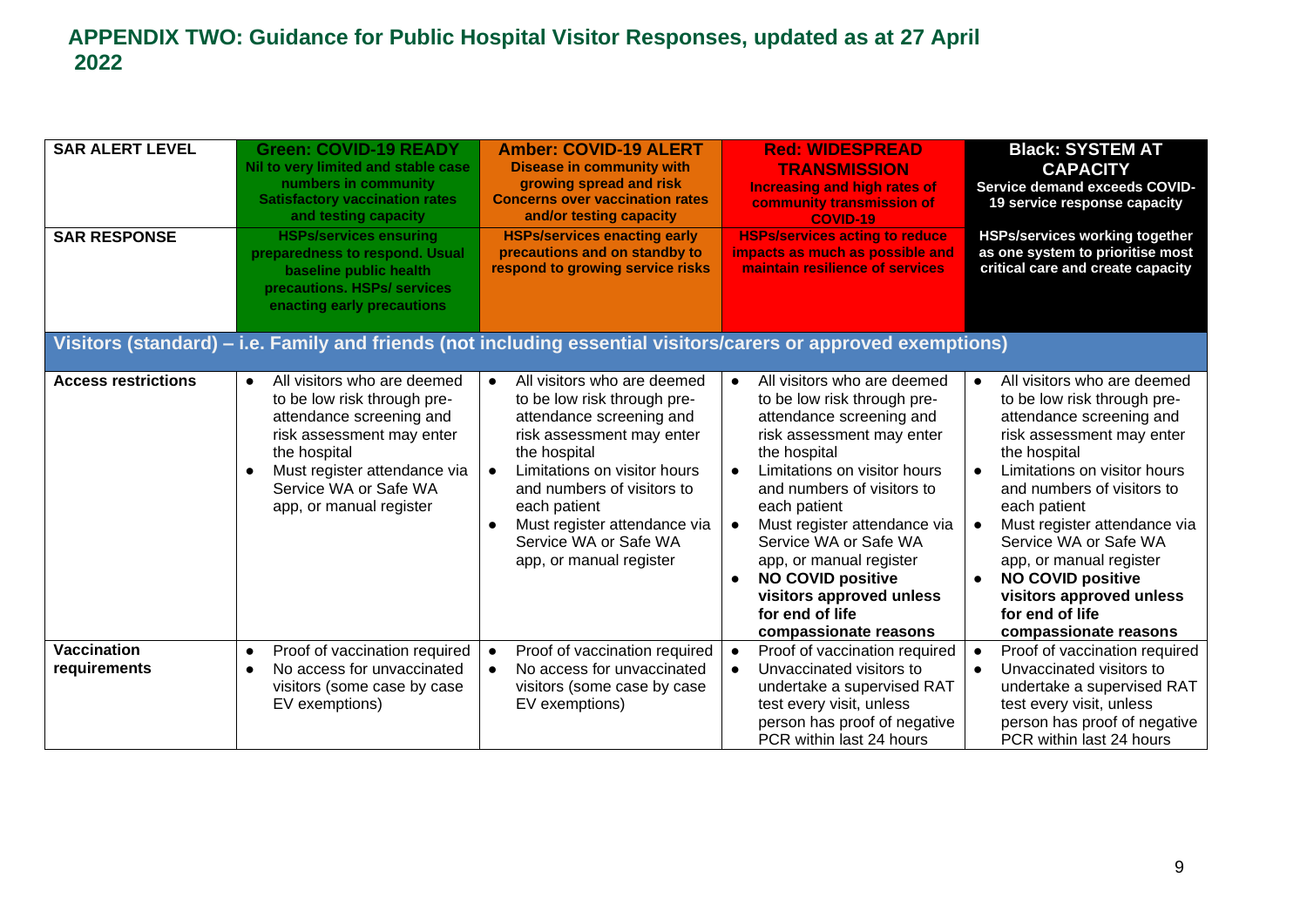| <b>PPE requirements</b>                                                                                                                                                                                                                                                                                               | Surgical mask<br>$\bullet$<br>Hand hygiene at entry to<br>$\bullet$<br>hospital and patient room<br>and at regular intervals<br>Additional PPE if approved<br>to visit COVID-19 positive<br>patient                                                                                                                                                   | Surgical mask<br>$\bullet$<br>Hand hygiene at entry to<br>$\bullet$<br>hospital and patient room<br>and at regular intervals<br>Additional PPE if approved<br>$\bullet$<br>to visit COVID-19 positive<br>patient                                        | Surgical mask<br>$\bullet$<br>Hand hygiene at entry to<br>$\bullet$<br>hospital and patient room<br>and at regular intervals<br>Additional PPE if approved<br>$\bullet$<br>to visit COVID-19 positive<br>patient | Surgical mask<br>$\bullet$<br>Hand hygiene at entry to<br>$\bullet$<br>hospital and patient room<br>and at regular intervals<br>Additional PPE if approved<br>$\bullet$<br>to visit COVID-19 positive<br>patient |
|-----------------------------------------------------------------------------------------------------------------------------------------------------------------------------------------------------------------------------------------------------------------------------------------------------------------------|-------------------------------------------------------------------------------------------------------------------------------------------------------------------------------------------------------------------------------------------------------------------------------------------------------------------------------------------------------|---------------------------------------------------------------------------------------------------------------------------------------------------------------------------------------------------------------------------------------------------------|------------------------------------------------------------------------------------------------------------------------------------------------------------------------------------------------------------------|------------------------------------------------------------------------------------------------------------------------------------------------------------------------------------------------------------------|
| <b>Testing requirements</b>                                                                                                                                                                                                                                                                                           | No testing required<br>$\bullet$                                                                                                                                                                                                                                                                                                                      | Refer to current testing<br>$\bullet$<br>guidance in SAR for advice                                                                                                                                                                                     | Refer to current testing<br>$\bullet$<br>guidance in SAR for advice                                                                                                                                              | Refer to current testing<br>$\bullet$<br>guidance in SAR for advice                                                                                                                                              |
| <b>Essential Visitors (allowed at all levels)</b>                                                                                                                                                                                                                                                                     |                                                                                                                                                                                                                                                                                                                                                       |                                                                                                                                                                                                                                                         |                                                                                                                                                                                                                  |                                                                                                                                                                                                                  |
| <b>Access restrictions/</b><br>exemptions                                                                                                                                                                                                                                                                             | All EVs allowed to visit, which are listed below:<br>Maternity support person<br>$\bullet$<br>Parent or designated guardian<br>Emergency Department presentation and/or emergency situation<br>$\bullet$<br>Compassionate grounds for end of life<br>$\bullet$<br>Approved visitors under a modified quarantine direction or other approved exemption |                                                                                                                                                                                                                                                         |                                                                                                                                                                                                                  |                                                                                                                                                                                                                  |
| <b>Vaccination</b><br>requirements                                                                                                                                                                                                                                                                                    | Proof of vaccination required. Case by case exemption considered. Unvaccinated visitors to undertake a supervised RAT test every visit,<br>unless person has proof of negative PCR within last 24 hours. Refer to guidance for Recent COVID-19 infection if person is within 12<br>weeks of release from isolation, after having a positive RAT/PCR.  |                                                                                                                                                                                                                                                         |                                                                                                                                                                                                                  |                                                                                                                                                                                                                  |
| <b>Essential visitors</b><br>under the age of 16<br>years                                                                                                                                                                                                                                                             | Not required to provide proof of vaccination                                                                                                                                                                                                                                                                                                          |                                                                                                                                                                                                                                                         |                                                                                                                                                                                                                  |                                                                                                                                                                                                                  |
| <b>Unvaccinated Essential</b><br>Visitors over the age of<br>16 years<br>Access to be<br>supported<br><b>PLEASE NOTE:</b><br><b>Exemption from</b><br>vaccination does not<br>automatically qualify<br>an individual as part of<br>this category<br><b>Vaccination is defined</b><br>as full course of the<br>vaccine | Vaccination status checked<br>Surgical mask provided<br>IPC team informed<br>EV to solely visit patient and no other hospital area<br>EV to maintain social distancing and IPC measures<br>$\bullet$<br>If possible, patient to be in single room                                                                                                     | Local site decision for EV to be accompanied / escorted to patient and off site<br>If visit protracted the food and drink to be provisioned locally (i.e. proximal to patient)<br>Local escalation to the IPC team is recommended when there is concern |                                                                                                                                                                                                                  |                                                                                                                                                                                                                  |
| <b>PPE requirements</b>                                                                                                                                                                                                                                                                                               | Surgical mask as a minimum. Additional PPE on case-by-case basis                                                                                                                                                                                                                                                                                      |                                                                                                                                                                                                                                                         |                                                                                                                                                                                                                  |                                                                                                                                                                                                                  |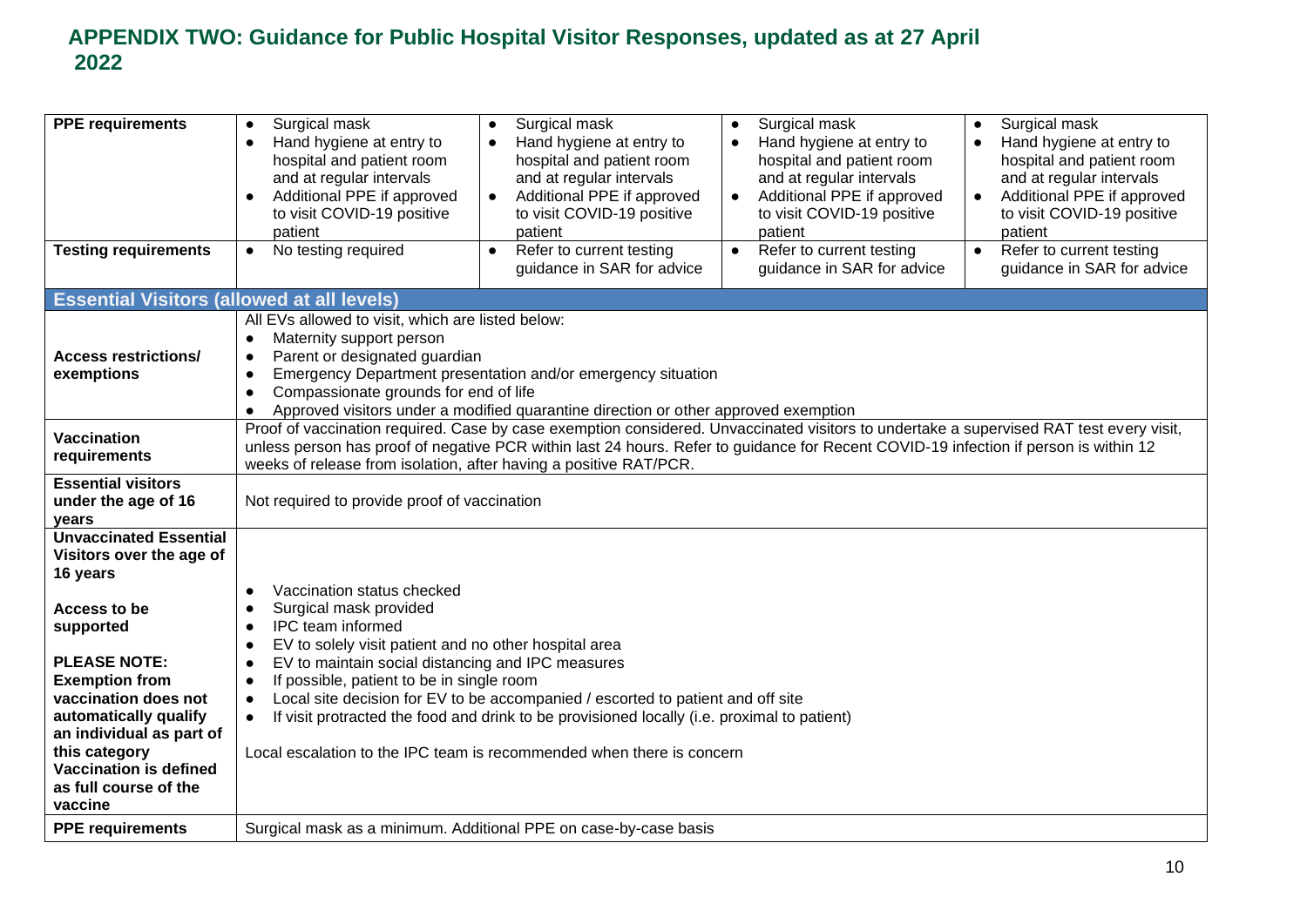| <b>Testing requirements</b>              | Refer to current testing guidance and site/ service specific requirements                                    |                                                                                               |                                           |                                           |
|------------------------------------------|--------------------------------------------------------------------------------------------------------------|-----------------------------------------------------------------------------------------------|-------------------------------------------|-------------------------------------------|
|                                          | Isolate from screening process<br>$\bullet$                                                                  |                                                                                               |                                           |                                           |
|                                          | Provide surgical mask (unless visitor has a proven mask exemption, then consider a face shield)<br>$\bullet$ |                                                                                               |                                           |                                           |
| <b>Unsuccessful COVID-</b>               | If visit NOT critical inform IPC                                                                             |                                                                                               |                                           |                                           |
| 19 screening                             | $\bullet$                                                                                                    | If Symptomatic or EPI risk direct to COVID clinic for testing with surgical mask              |                                           |                                           |
| assessment and/or                        |                                                                                                              | If visit critical without testing inform IPC for full mitigation plan                         |                                           |                                           |
| <b>Mask Exemption and/or</b>             |                                                                                                              |                                                                                               |                                           |                                           |
| known COVID-19                           | IPC risk mitigation plan                                                                                     |                                                                                               |                                           |                                           |
| positive visitor                         | Patient must be in a single room<br>$\bullet$                                                                |                                                                                               |                                           |                                           |
| <b>NO COVID positive</b>                 | <b>Surgical Mask</b><br>$\bullet$                                                                            |                                                                                               |                                           |                                           |
| visitors & EV                            | Immediate escort to room                                                                                     |                                                                                               |                                           |                                           |
| approved unless                          | EV accompanied / escorted to patient<br>$\bullet$                                                            |                                                                                               |                                           |                                           |
| for end of life                          | EV to solely visit patient and no other hospital area<br>$\bullet$                                           |                                                                                               |                                           |                                           |
| compassionate                            | EV to maintain social distancing and IPC measures<br>$\bullet$                                               |                                                                                               |                                           |                                           |
| reasons                                  | EV to be accompanied / escorted off site<br>$\bullet$                                                        |                                                                                               |                                           |                                           |
|                                          | Staff to wear full PPE<br>$\bullet$                                                                          |                                                                                               |                                           |                                           |
|                                          | $\bullet$                                                                                                    | If visit protracted the food and drink to be provisioned locally (i.e., proximal to patient)  |                                           |                                           |
| <b>Known COVID</b><br>'positive' patient | Planned visit only after discussion and approval with an IPC plan                                            |                                                                                               |                                           |                                           |
|                                          |                                                                                                              |                                                                                               |                                           |                                           |
|                                          |                                                                                                              | Other Visitor groups (e.g. in reach service providers, ad hoc volunteers service contractors) |                                           |                                           |
| <b>Access restrictions</b>               | The following may visit:                                                                                     | The following may visit no more                                                               | Limitations on visitor hours<br>$\bullet$ | Limitations on visitor hours<br>$\bullet$ |
|                                          | In reach service provider<br>$\bullet$                                                                       | than once per week:                                                                           | and numbers of visitors to                | and numbers of visitors to                |
|                                          | Ad hoc volunteer                                                                                             | In reach service provider                                                                     | each patient apply                        | each patient apply                        |
|                                          | Ad hoc goods & service                                                                                       | Ad hoc volunteer<br>$\bullet$                                                                 | Must undertake pre-<br>$\bullet$          | Must undertake pre-                       |
|                                          | provider                                                                                                     | Ad hoc goods & service<br>$\bullet$                                                           | attendance screening and                  | attendance screening and                  |
|                                          |                                                                                                              | provider                                                                                      | risk assessment to enter the              | risk assessment to enter the              |
|                                          |                                                                                                              |                                                                                               | hospital                                  | hospital                                  |
|                                          |                                                                                                              |                                                                                               | Must register attendance via<br>$\bullet$ | Must register attendance via<br>$\bullet$ |
|                                          |                                                                                                              |                                                                                               | Service WA or Safe WA                     | Service WA or Safe WA                     |
|                                          |                                                                                                              |                                                                                               | app, or manual register                   | app, or manual register                   |
| <b>Vaccination</b>                       | Proof of vaccination required<br>$\bullet$                                                                   | Proof of vaccination required<br>$\bullet$                                                    | Proof of vaccination<br>$\bullet$         | Proof of vaccination                      |
| requirements                             |                                                                                                              |                                                                                               | required                                  | required                                  |
| <b>PPE requirements</b>                  | Minimum of surgical mask.<br>$\bullet$                                                                       | Minimum of surgical mask.<br>$\bullet$                                                        | Minimum of surgical<br>$\bullet$          | Minimum of surgical mask.<br>$\bullet$    |
|                                          | Additional PPE on case-by-                                                                                   | Additional PPE on case-by-                                                                    | mask. Additional PPE                      | Additional PPE on case-by-                |
|                                          | case basis                                                                                                   | case basis                                                                                    | on case-by-case basis                     | case basis                                |
| <b>Testing requirements</b>              | Refer to current testing<br>$\bullet$                                                                        | Refer to current testing<br>$\bullet$                                                         | Refer to current testing<br>$\bullet$     | Refer to current testing<br>$\bullet$     |
|                                          | guidance in SAR and                                                                                          | guidance in SAR and                                                                           | guidance in SAR and                       | guidance in SAR and                       |
|                                          | service/site specific<br>requirements                                                                        | service/site specific<br>requirements                                                         | service/site specific<br>requirements     | service/site specific<br>requirements     |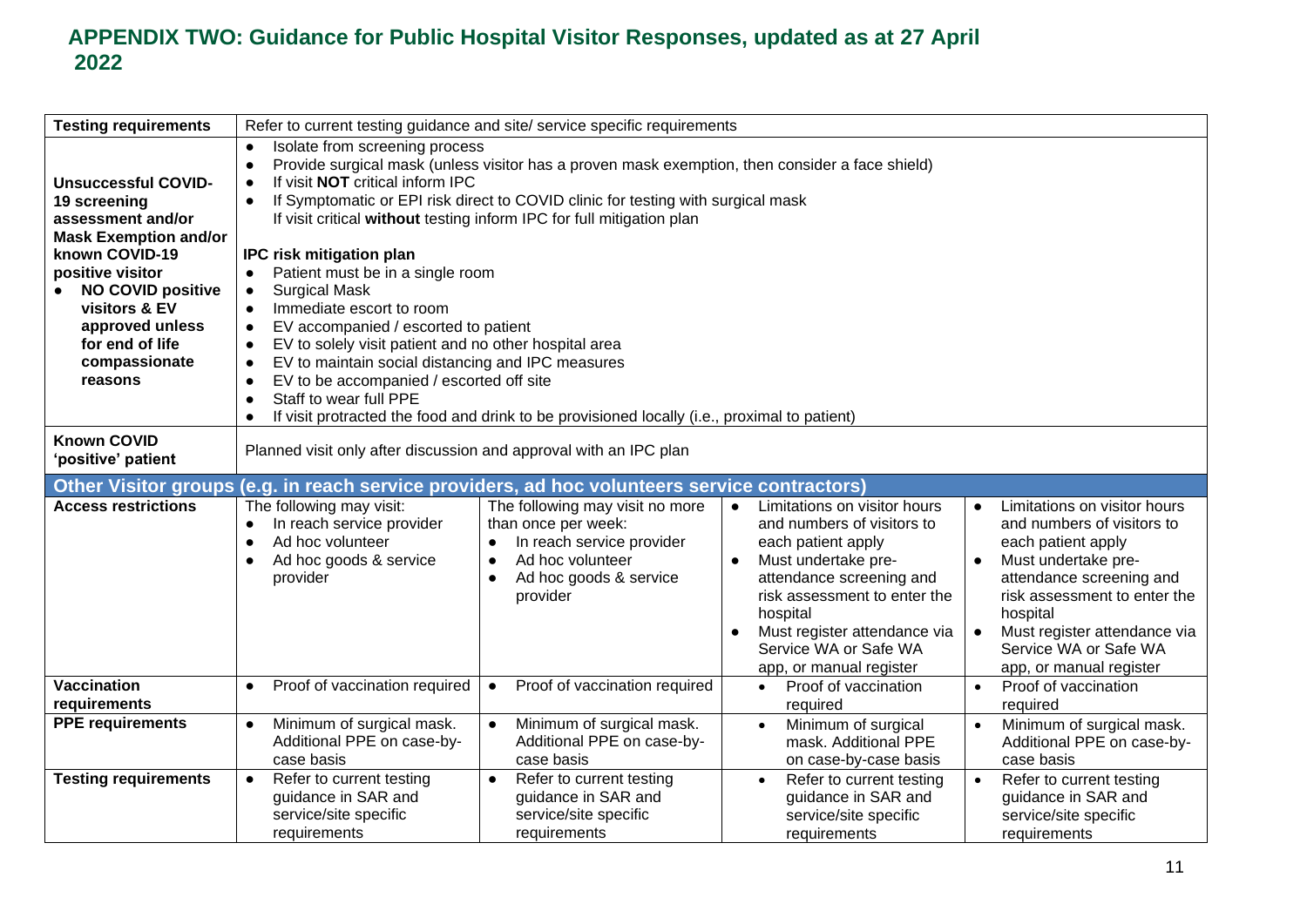| High risk areas | Health Service Providers to RAT test permitted visitors (prior to allowing admission into site) in areas defined as being high risk, and where<br>isolation and single rooms cannot be accommodated (refer to testing guidance in SAR for latest testing advice). Consider for:<br>Critical Care Units (NICU, PICU and ICU)<br>Haematology |
|-----------------|--------------------------------------------------------------------------------------------------------------------------------------------------------------------------------------------------------------------------------------------------------------------------------------------------------------------------------------------|
|                 | Radiotherapy                                                                                                                                                                                                                                                                                                                               |
|                 | Mental Health inpatient unit (no isolation rooms, group therapy frequent AGBs, specialised workforce)                                                                                                                                                                                                                                      |
|                 | Oncology                                                                                                                                                                                                                                                                                                                                   |
|                 | <b>Dialysis</b>                                                                                                                                                                                                                                                                                                                            |
|                 | Burns                                                                                                                                                                                                                                                                                                                                      |
|                 | Transplant units including Bone Marrow and solid organ                                                                                                                                                                                                                                                                                     |
|                 | Labour & birth suite, maternal foetal medicine units & post natal wards                                                                                                                                                                                                                                                                    |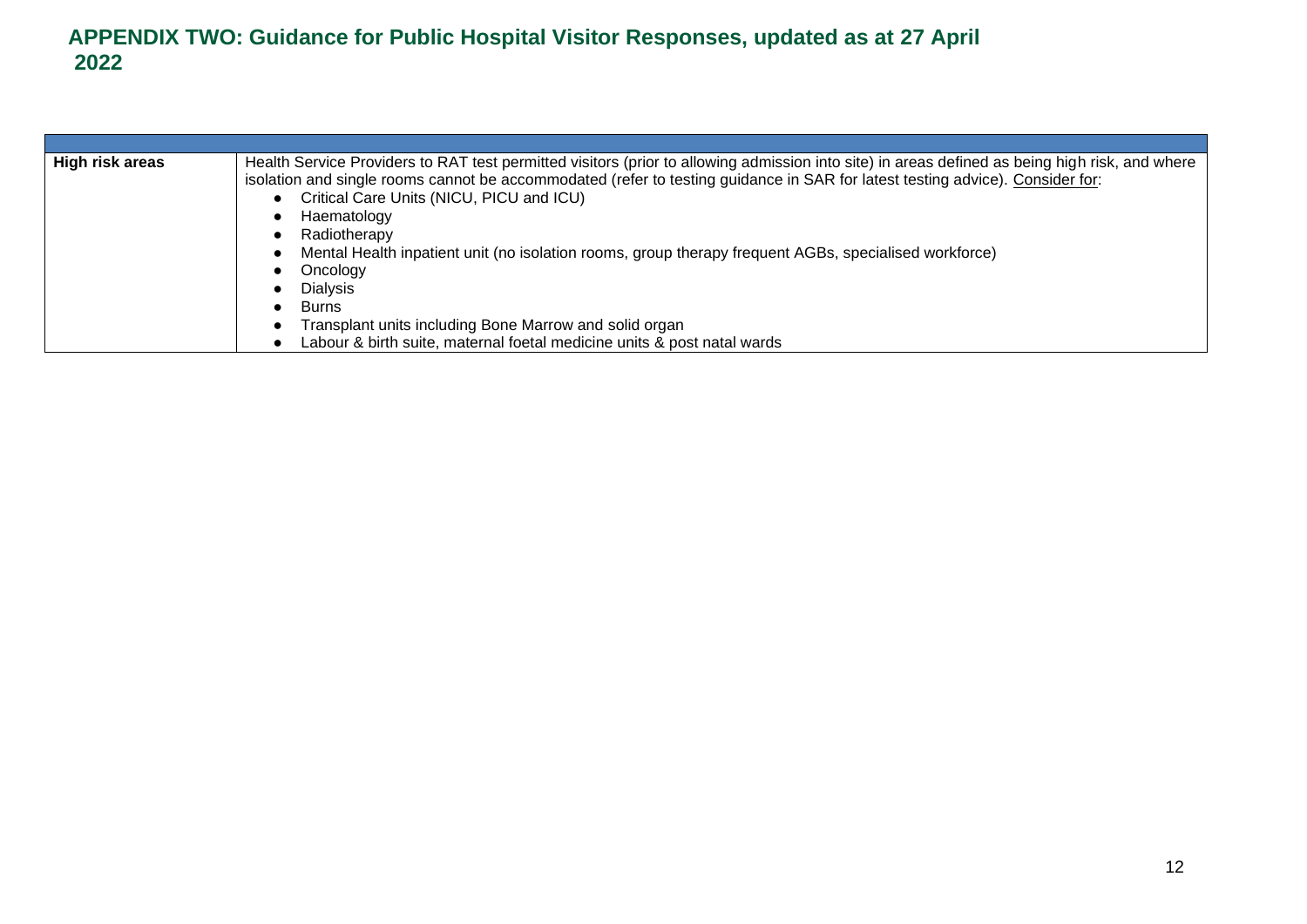



# **APPENDIX THREE: Visitor arrangements for other, non-inpatient settings**

| Setting                                                               | <b>Requirements</b>                                                                                                                                                                                                                                                                                                                                                                                                                                                                                                                                                                                                                                                                                                                                                                                                                                      |
|-----------------------------------------------------------------------|----------------------------------------------------------------------------------------------------------------------------------------------------------------------------------------------------------------------------------------------------------------------------------------------------------------------------------------------------------------------------------------------------------------------------------------------------------------------------------------------------------------------------------------------------------------------------------------------------------------------------------------------------------------------------------------------------------------------------------------------------------------------------------------------------------------------------------------------------------|
| <b>Labour and Birth</b><br><b>Suite</b>                               | One essential visitor / support person can be with a woman during induction<br>$\bullet$<br>and/or labour, and then for a maximum of four hours post birth<br>That essential visitor must then only return during standard visiting hours<br>$\bullet$<br>In the event of complications at birth the clinical team will review the agreed<br>$\bullet$<br>length of visit<br>The maternity unit should provide contact information to enable them to<br>$\bullet$<br>phone ahead<br>During standard visiting hours, may have visits from a maximum of two<br>$\bullet$<br>other visitors, but no more than one at the same time as the EV                                                                                                                                                                                                                |
| <b>Neonatal Intensive</b><br><b>Care Unit</b>                         | One EV present 24/7<br>$\bullet$<br>In emergency circumstances up to two visitors may be permitted per patient<br>$\bullet$<br>During standard visiting hours, may have visits from a maximum of two<br>$\bullet$<br>other visitors, but no more than one at the same time as the EV                                                                                                                                                                                                                                                                                                                                                                                                                                                                                                                                                                     |
| Emergency<br>Department (ED)                                          | When attending the ED only one essential visitor / support person should<br>$\bullet$<br>attend with patient to avoid overcrowding<br>You will be asked to nominate that person upon arrival and they can stay<br>$\bullet$<br>with you for the duration of your time in the ED<br>In emergency circumstances up to two visitors may be permitted per<br>$\bullet$<br>patient, noting not all ED presentations are emergency situations<br>If a patient is transferred to the wards the essential visitor may stay for a<br>$\bullet$<br>maximum of four hours, or period determined clinically appropriate. After<br>that the essential visitor may only return during standard visiting hours<br>During standard visiting hours, may have visits from a maximum of two<br>$\bullet$<br>other visitors, but no more than one at the same time as the EV |
| Day Surgery                                                           | Only one essential visitor may attend with a patient in day surgery<br>$\bullet$<br>If the patient is transferred to the wards, the essential visitor may stay for a<br>$\bullet$<br>maximum of four hours, or period determined clinically appropriate After that<br>the essential visitor may only return during standard visiting hours<br>During standard visiting hours, may have visits from a maximum of two<br>$\bullet$<br>other visitors, but not at the same time as the EV                                                                                                                                                                                                                                                                                                                                                                   |
| <b>Theatre</b>                                                        | Only one essential visitor may attend with a patient scheduled for theatre,<br>$\bullet$<br>including for supervision and consent processes as necessary<br>When the patient is transferred to the wards, the essential visitor may stay<br>$\bullet$<br>for a maximum of four hours. After that the essential visitor may only return<br>during standard visiting hours<br>During standard visiting hours, may have visits from a maximum of two<br>$\bullet$<br>other visitor, but no more than one at the same time as the EV                                                                                                                                                                                                                                                                                                                         |
| <b>Outpatient Clinics and</b><br>imaging / diagnostic<br>appointments | Patients should attend alone, unless one parent/guardian is required<br>$\bullet$<br>EV/ support person can be on speaker phone or video call during the<br>$\bullet$<br>appointment, especially for critical clinical decisions<br>For paediatrics, parents/guardians are encouraged to attend without other<br>$\bullet$<br>children/ siblings accompanying them and the patient                                                                                                                                                                                                                                                                                                                                                                                                                                                                       |

health.wa.gov.au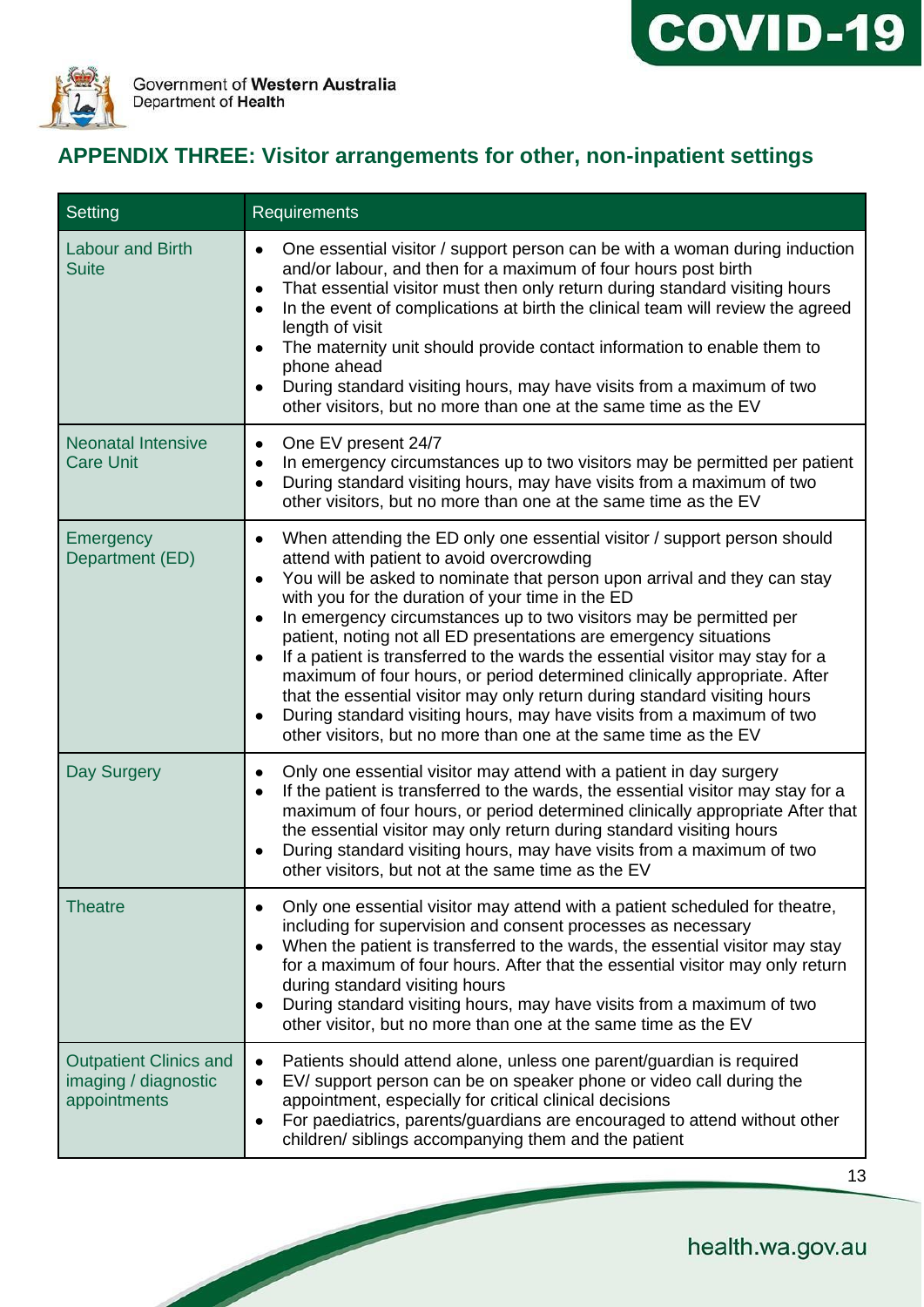



# **APPENDIX FOUR: Additional definitions**

**Ad hoc basis** – as per [Health Worker \(Restrictions on Access\) Directions](https://www.wa.gov.au/government/publications)

**Ad hoc volunteer** – as per [Health Worker \(Restrictions on Access\) Directions](https://www.wa.gov.au/government/publications)

**Designated Guardian** – this must be the same person each day. In circumstances where the designated person is unable to attend, an alternative person can be designated in agreement with staff.

**Exempt person** – as per Health Worker (Restrictions on Access) Directions

**Health Care Worker** – as per [Health Worker \(Restrictions on Access\) Directions](https://www.wa.gov.au/government/publications)

**Health Support Worker** - a[s](https://www.wa.gov.au/government/publications) per **Health Worker (Restrictions on Access) Directions** 

**Hospital –** as per [Health Services Act 2016](https://www.legislation.wa.gov.au/legislation/prod/filestore.nsf/FileURL/mrdoc_29646.pdf/$FILE/Health%20Services%20Act%202016%20-%20%5B00-e0-06%5D.pdf?OpenElement)

**Transmission based precautions** – are implemented for patients known or suspected to be infected or colonised with an infectious agent, where transmission is not completely interrupted using standard precautions alone. The three categories of transmission-based precautions are contact, droplet and airborne precautions and are implemented based on the route of transmission of the infectious agent.

**Vaccination Status** – as per [Proof of Vaccination Directions](https://www.wa.gov.au/government/publications)